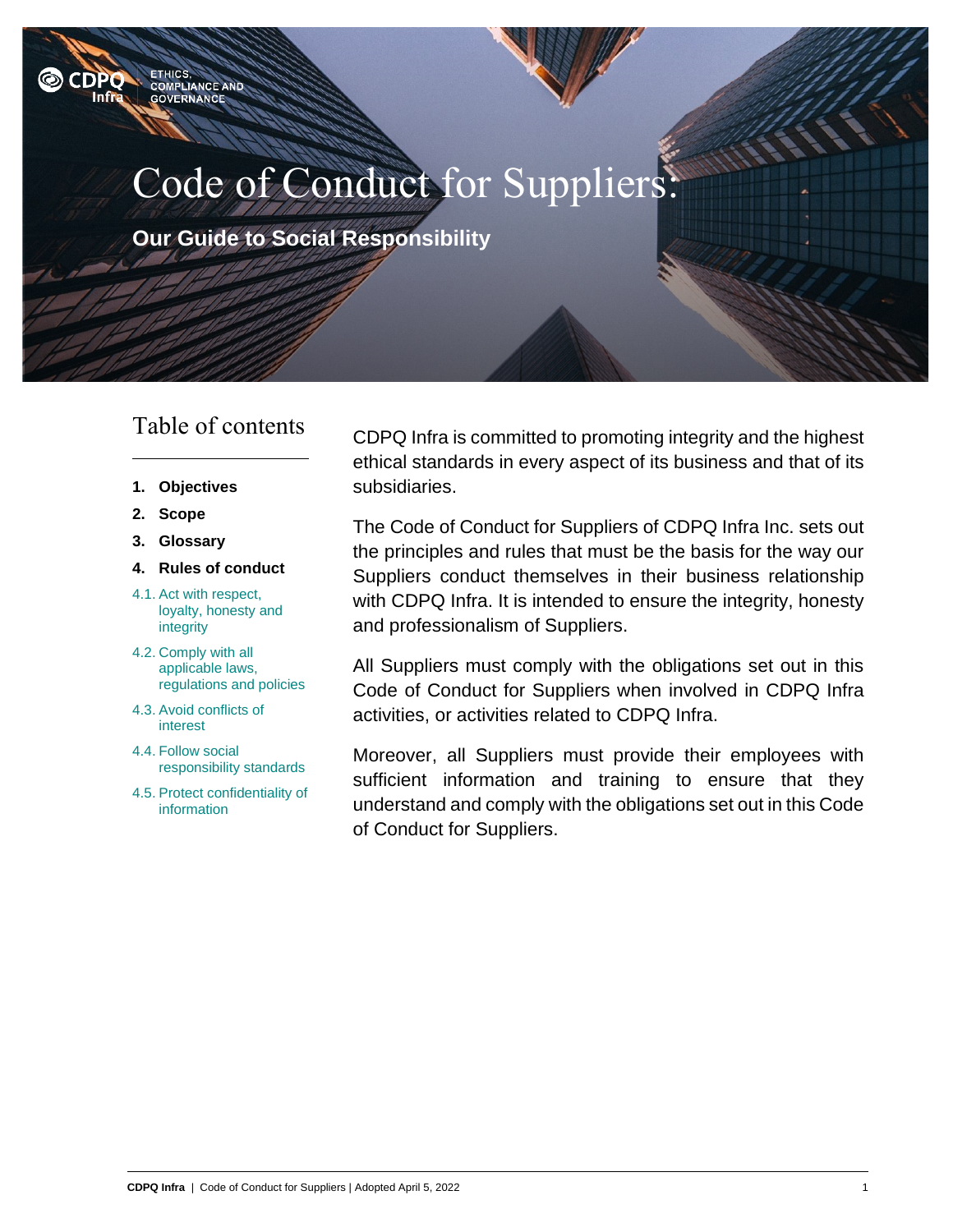# <span id="page-1-0"></span>1. Objectives

The Code of Conduct for Suppliers sets out CDPQ Infra's commitments and expectations of its Suppliers by establishing ethical rules of conduct regarding confidentiality of information, conflict of interest and responsible business practices. The Code of Conduct for Suppliers sets out standards, rules and principles to guide CDPQ Infra Suppliers in terms of integrity and ethics.

## <span id="page-1-1"></span>2. Scope

The Code of Conduct for Suppliers applies to all Suppliers for the period during which they provide goods and/or services to CDPQ Infra. Some provisions or special measures, such as those governing confidentiality of information, may continue to apply after the business relationship ends. Among other things, these provisions apply to confidentiality of information.

The Code of Conduct for Suppliers can be found on the CDPQ Infra website at [www.cdpqinfra.com](https://www.cdpqinfra.com/en/projects/rem) in the [Procurement](https://www.cdpqinfra.com/en/projects/rem) section.

# 3. Glossary

**CDPQ Infra** means CDPQ Infra Inc. or any of its subsidiaries.

**Conflict of Interest** means any real, apparent, potential or contingent situation in which a Supplier could be inclined to favour one person (including the Supplier itself or persons it is linked to) to the detriment of another. This definition also covers any situation that could jeopardize loyalty, integrity or judgment.

**Supplier** means any supplier of goods and/or services, including contractors, their employees, consultants, advisors and subcontractors involved in the supply of goods or services to CDPQ Infra, whether or not they are bound by a written agreement with CDPQ Infra.

# <span id="page-1-2"></span>4. Rules of conduct

## <span id="page-1-3"></span>**4.1 Act with respect, loyalty, honesty and integrity**

#### **Competence, diligence and integrity**

The duties assigned to Suppliers must be carried out diligently, to the best of their ability and with rigour and judgment. In particular, the Supplier must adhere to the highest standards of quality when information is processed on behalf of CDPQ Infra.

The Supplier may not knowingly omit any information or data affecting the accuracy of a report, falsify documents or issue false declarations.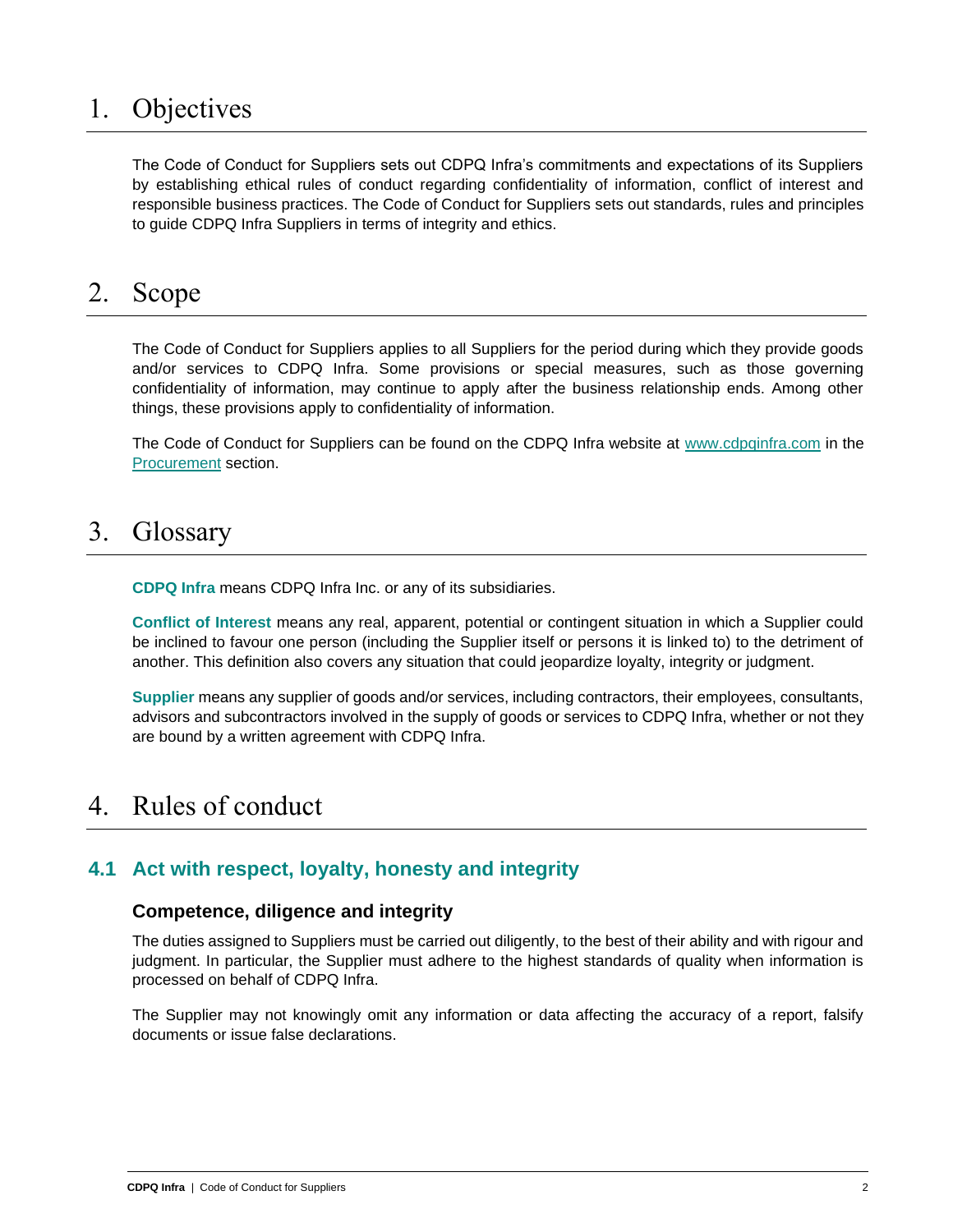## **Loyalty and restraint after employment at CDPQ Infra**

Obligations of restraint continue after a business relationship with CDPQ Infra ends. Any confidential information brought to the attention of the Supplier as part of the Supplier's business relationship with CDPQ Infra must remain confidential after the relationship has ended. The Supplier must therefore refrain from disclosing its content, providing anyone with advice based on such information and using the information to the Supplier's or a third party's advantage or to the detriment of CDPQ Infra or a third party.

All CDPQ Infra documents in the Supplier's possession must be returned to CDPQ Infra or destroyed at the end of the business relationship.

## <span id="page-2-0"></span>**4.2 Comply with all applicable laws, regulations and policies**

## **Compliance with laws, regulations and policies**

As a CDPQ Infra Supplier, it is the Supplier's responsibility to consult, understand and comply with all guidelines that pertain to its relationship as supplier. When in doubt about the interpretation of such guidelines, the Supplier must ask questions or verify its interpretations with CDPQ Infra.

Suppliers shall not engage in any conduct or activity that could expose CDPQ Infra to penalties under the laws and regulations.

The Supplier must also comply at all times with any applicable legislation regarding competition forbidding certain illicit activities. Those activities include conspiracy and collusion. The most sensitive elements are most notably found in the bidding process.

It is forbidden to use facilitating payments, either to insure or to accelerate regular government procedures (such as issuing licenses, permits, visas, etc.).

## **Fraudulent transactions or activities**

It is prohibited for the Supplier to participate, directly or indirectly, in fraudulent transactions or in activities that are illicit or likely to be perceived as such.

The Supplier commits to fully respect any anti-collusion, anti-corruption or anti-money laundering law. Corruption, by definition, is the act of giving, offering, receiving or soliciting, directly or indirectly, namely by using agents or other intermediaries, money or gifts in order to influence the behaviour of a third party, thereby preventing said third party from exercising its normal functions with the goal of obtaining or maintaining professional commitments or obtaining illicit benefits.

## **Relationships with clients, partners and suppliers**

All agreements with Suppliers must be made in keeping with market terms and practices. Tenders are required for certain contracts to ensure sound management and a transparent and fair process. Accordingly, Suppliers must refer to CDPQ Infra's policies on the procurement of goods and services, which must be complied with at all times.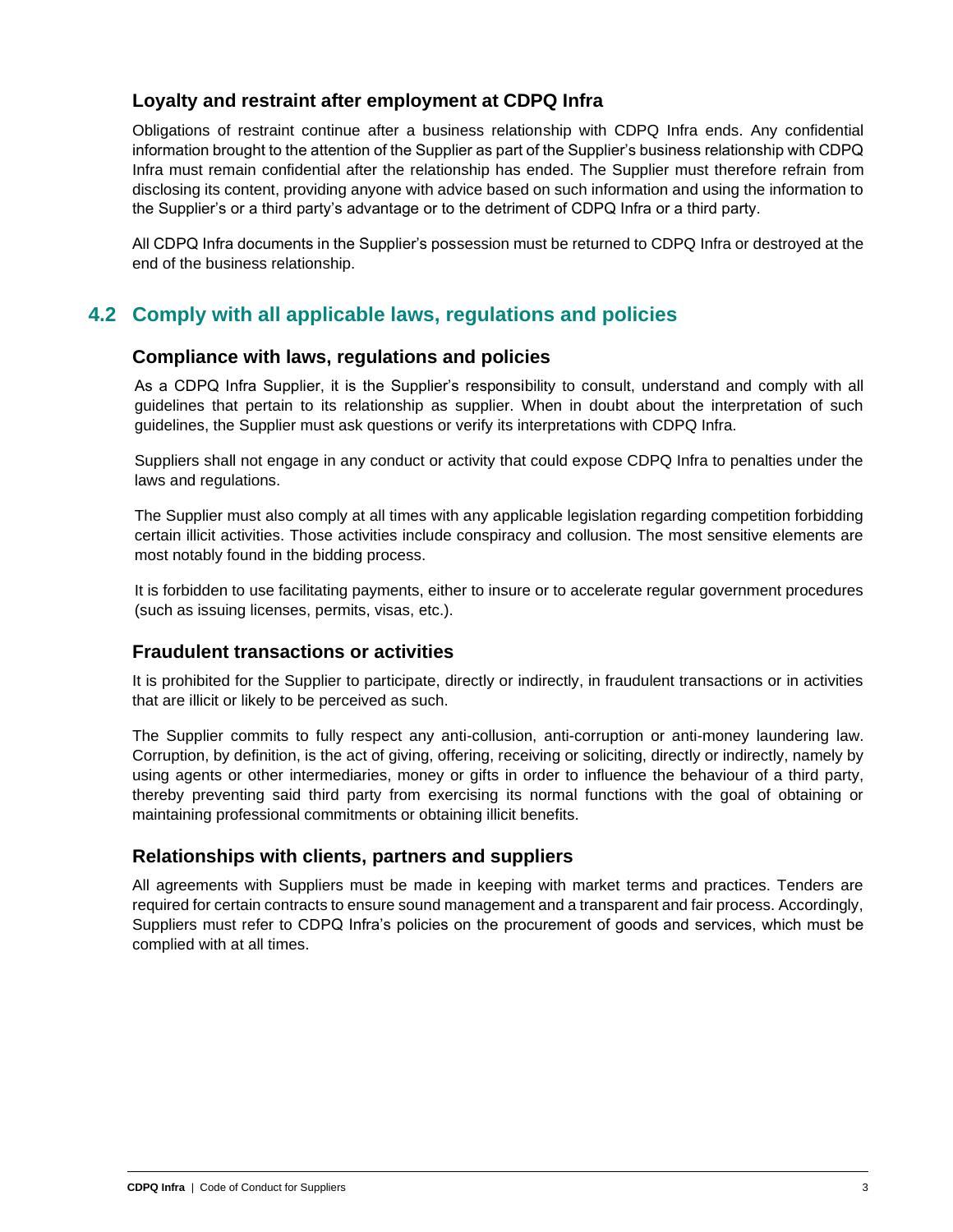## <span id="page-3-0"></span>**4.3 Avoid conflicts of interest**

### **General principles**

#### **Incompatible interests**

As part of its business relationship with CDPQ Infra, the Supplier must take the requisite measures to avoid any conflict of interest or any appearance of a conflict of interest, or any potential situation likely to lead to a conflict of interest in order to remain impartial in its business relationship with CDPQ Infra.

If the Supplier is in a real, potential or apparent conflict of interest, the Supplier must immediately report it and withdraw from any discussion, decision or evaluation related to the matter at hand.

#### **Gifts or other benefits**

#### **General considerations**

Throughout its business relationship with CDPQ Infra, the Supplier must not, under any circumstance, directly or indirectly, offer gifts or any other benefits that may compromise or appear to compromise the objectivity of CDPQ Infra's employees or that are likely to jeopardize the credibility of CDPQ Infra. Money and gift certificates are prohibited at all times, no matter the context.

#### **Specific prohibitions**

When, as part of its business relationship with CDPQ Infra, a Supplier participates in a bidding or biddinglike process, the Supplier must not offer, under any circumstance, any gift or benefit to an employee, administrator, consultant or CDPQ Infra employee who participates in the process, for the duration of the process.

## <span id="page-3-1"></span>**4.4 Follow social responsibility standards**

#### **Labour**

CDPQ Infra expects its Suppliers to comply with all local labour and employment laws and regulations in the countries where they do business. Suppliers must also adhere to the following principles:

#### **Non-discriminatory work opportunities**

CDPQ Infra supports employment diversity and equity. The Supplier must provide equal access to employment and equal pay without discrimination.

#### **Child labour**

CDPQ Infra does not tolerate the use of child labour by its Suppliers and will not engage in or promote such practices.

#### **Respect and dignity**

Suppliers must treat their employees fairly, ethically, respectfully and with dignity, regardless of their employment status. They must protect their employees from harassment, intimidation and victimization in the workplace. This includes all forms of sexual, physical and psychological abuse, and all forms of retaliation.